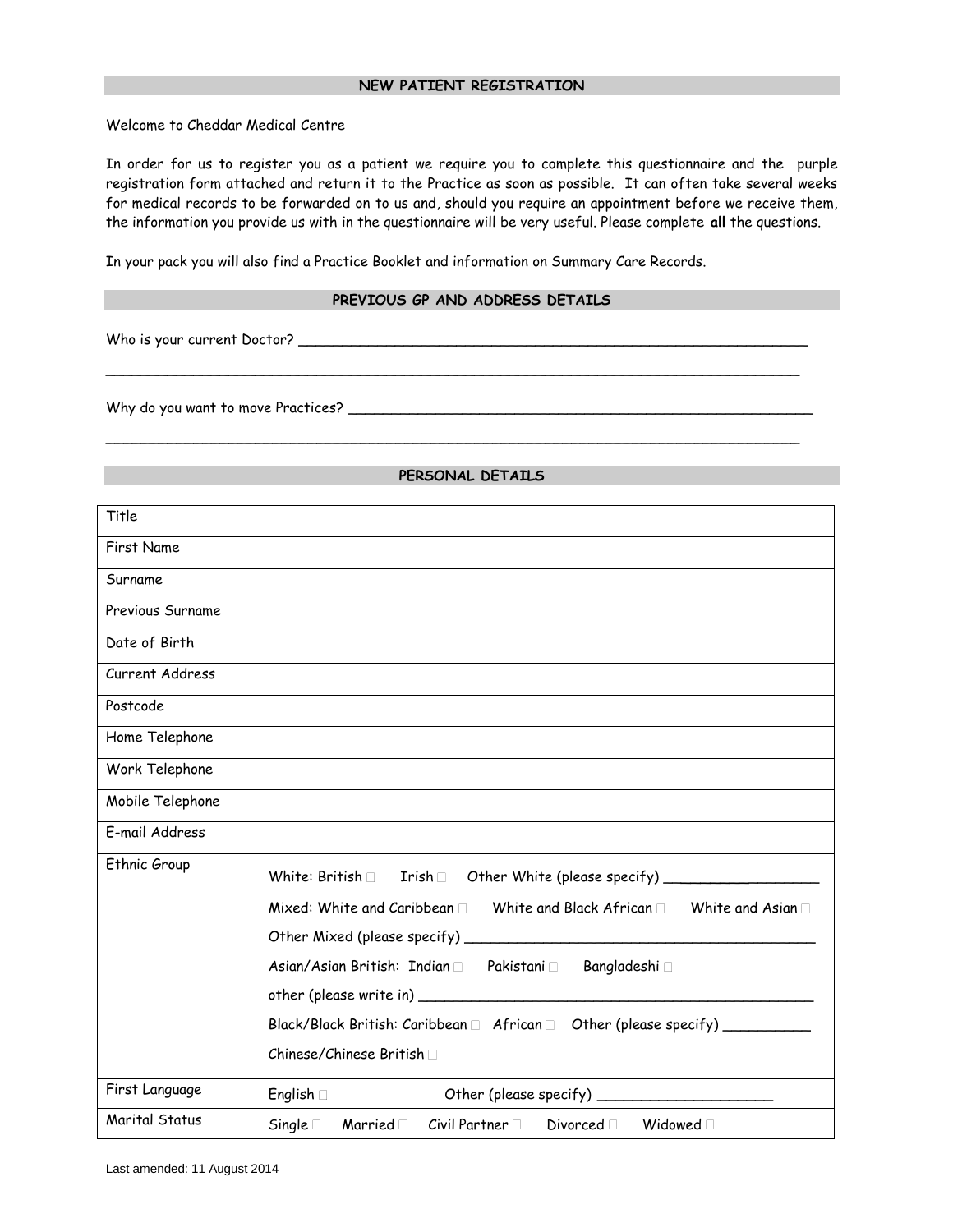#### **LIFESTYLE INFORMATION**

Your current weight

Your height \_ \_ \_ \_ \_ \_ \_ \_ \_ \_ \_ \_

### **Smoking status**:

| Never smoked   |                                                                         |          |
|----------------|-------------------------------------------------------------------------|----------|
| Current smoker | No of cigarettes per day                                                |          |
|                | Amount of tobacco per week                                              |          |
| Ex-smoker      | Previous no of cigarettes per day                                       |          |
|                | Date given up                                                           |          |
|                | If you are a current smoker would you like information about giving up? | YES / NO |

Alcohol: How many units<sup>\*</sup>, on average, do you drink in a week  $\overline{\phantom{a}}$  \_ \_ \_ \_ \_ \_ \_ \_ \_ \_ \_ \_ \_ \_ \_ \_ \_

Please also score yourself from the following questions:

|                                                                                                                         |         | Score       |                         | <b>Score</b> |                                  | Score          |                                 | Score |                              | Score | Your<br>score |
|-------------------------------------------------------------------------------------------------------------------------|---------|-------------|-------------------------|--------------|----------------------------------|----------------|---------------------------------|-------|------------------------------|-------|---------------|
| How often do you<br>have a drink that<br>contains alcohol?                                                              | Never   | $\mathbf 0$ | Monthly<br>or less      |              | $2 - 4$<br>times<br>per<br>month | $\overline{c}$ | $2 - 3$<br>times<br>per<br>week | 3     | $4+$<br>times<br>per<br>week | 4     |               |
| How<br>many<br>standard<br>drinks<br>alcoholic<br>(units*) do you<br>have on a typical<br>day when you are<br>drinking? | $1 - 2$ | $\mathbf 0$ | $3 - 4$                 | 1            | $5-6$                            | $\overline{c}$ | $7 - 8$                         | 3     | $10+$                        | 4     |               |
| How often do you<br>have 6 or more<br>standard drinks<br>on one occasion?                                               | Never   | $\Omega$    | Less<br>than<br>monthly | 1            | Monthly                          | $\overline{c}$ | Weekly                          | 3     | Daily or<br>almost<br>daily  | 4     |               |
| TOTAL:                                                                                                                  |         |             |                         |              |                                  |                |                                 |       |                              |       |               |

\*Half a pint of regular strength beer, one small glass of wine or a single measure of spirits = 1 unit, extrastrength lager or alcopops = 1.5 units

How much is too much? A total of 5+ indicates hazardous or harmful drinking.

#### **If you are aged 45 and over:**

Have you had a blood pressure check in the last 5years? If not, perhaps you should consider making an appointment with the Practice Nurse for this purpose.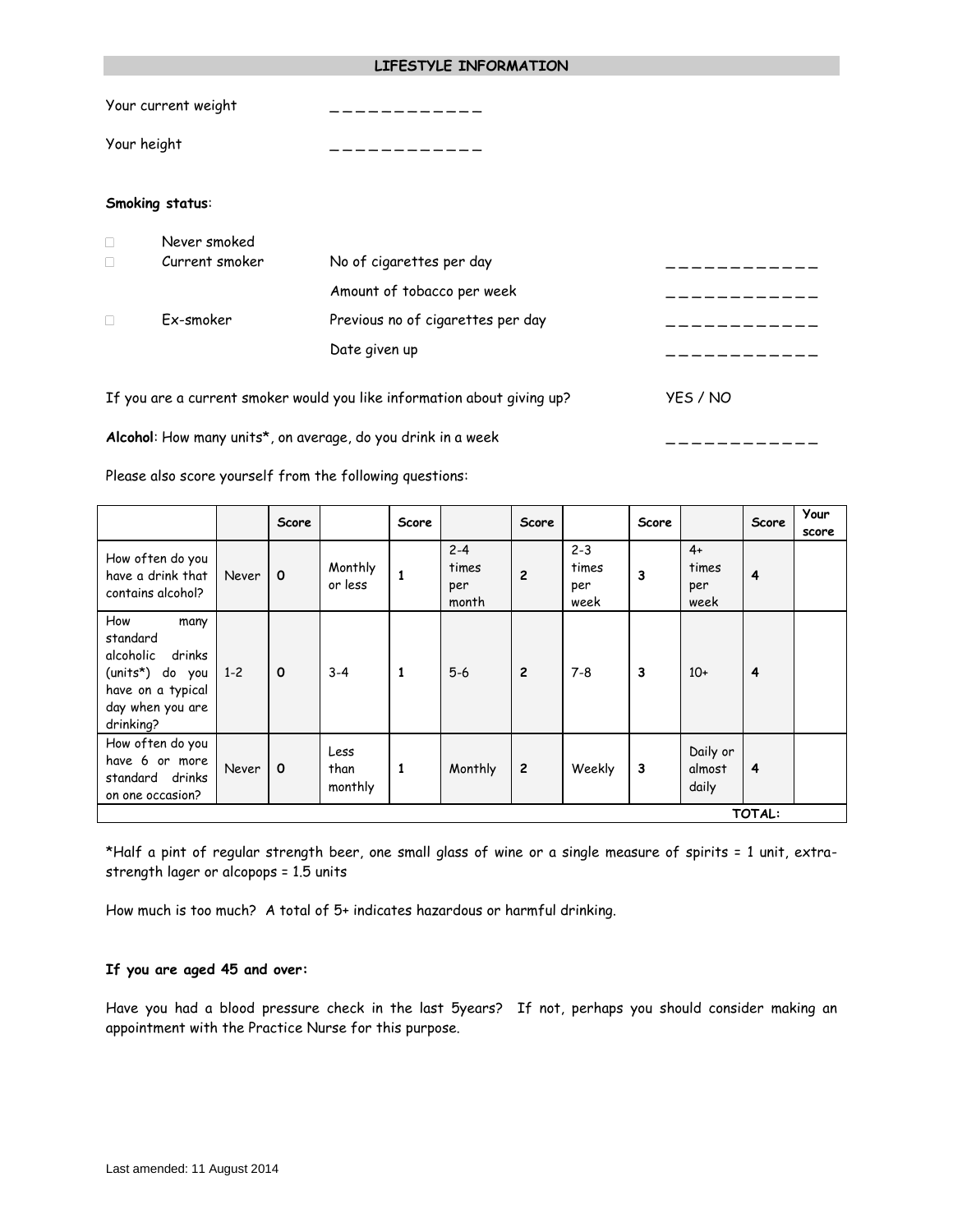| WOMEN'S HEALTH (for women under 65) |         |                                             |      |  |
|-------------------------------------|---------|---------------------------------------------|------|--|
| Date of last cervical smear         |         |                                             |      |  |
| Result of last cervical smear       | H<br>ΙП | Negative<br>Inadequate<br>Abnormal<br>Other |      |  |
| Do you currently use contraception? |         | Yes/No                                      | Type |  |

# **FAMILY MEDICAL HISTORY (if known)**

**I.e. Parents, siblings, grandparents, uncles and aunts. Where appropriate please specify if they are paternal or maternal relatives (maternal meaning on your mother's side and paternal meaning on your father's side of the family).**

|                                                                           |        | If yes, which member? |
|---------------------------------------------------------------------------|--------|-----------------------|
| Has a family member had a heart attack or heart<br>problems BELOW age 60? | Yes/No |                       |
| Has a family member had a stroke BELOW age 60?                            | Yes/No |                       |
| Has either of your parents had a hip fracture?                            | Yes/No |                       |

Has any family member had the following?

| <b>Diabetes</b>     | If so, which family member | --------------------- |
|---------------------|----------------------------|-----------------------|
| Osteoporosis        | If so, which family member |                       |
| Asthma              | If so, which family member | ____________________  |
| High blood pressure | If so, which family member | _____________________ |
| Bowel cancer        | If so, which family member | --------------------- |
| Breast cancer       | If so, which family member |                       |

| <b>CARING</b>                    |        |
|----------------------------------|--------|
| Yes/No                           |        |
| Name                             |        |
| Relationship                     |        |
| Contact tel.                     |        |
| Yes/No                           |        |
| Name                             |        |
| Relationship                     |        |
| Contact tel.                     |        |
| <b>Emergency Contact?</b>        | Yes/No |
| Can discuss your medical record? | Yes/No |
| Main Carer?                      | Yes/No |
|                                  |        |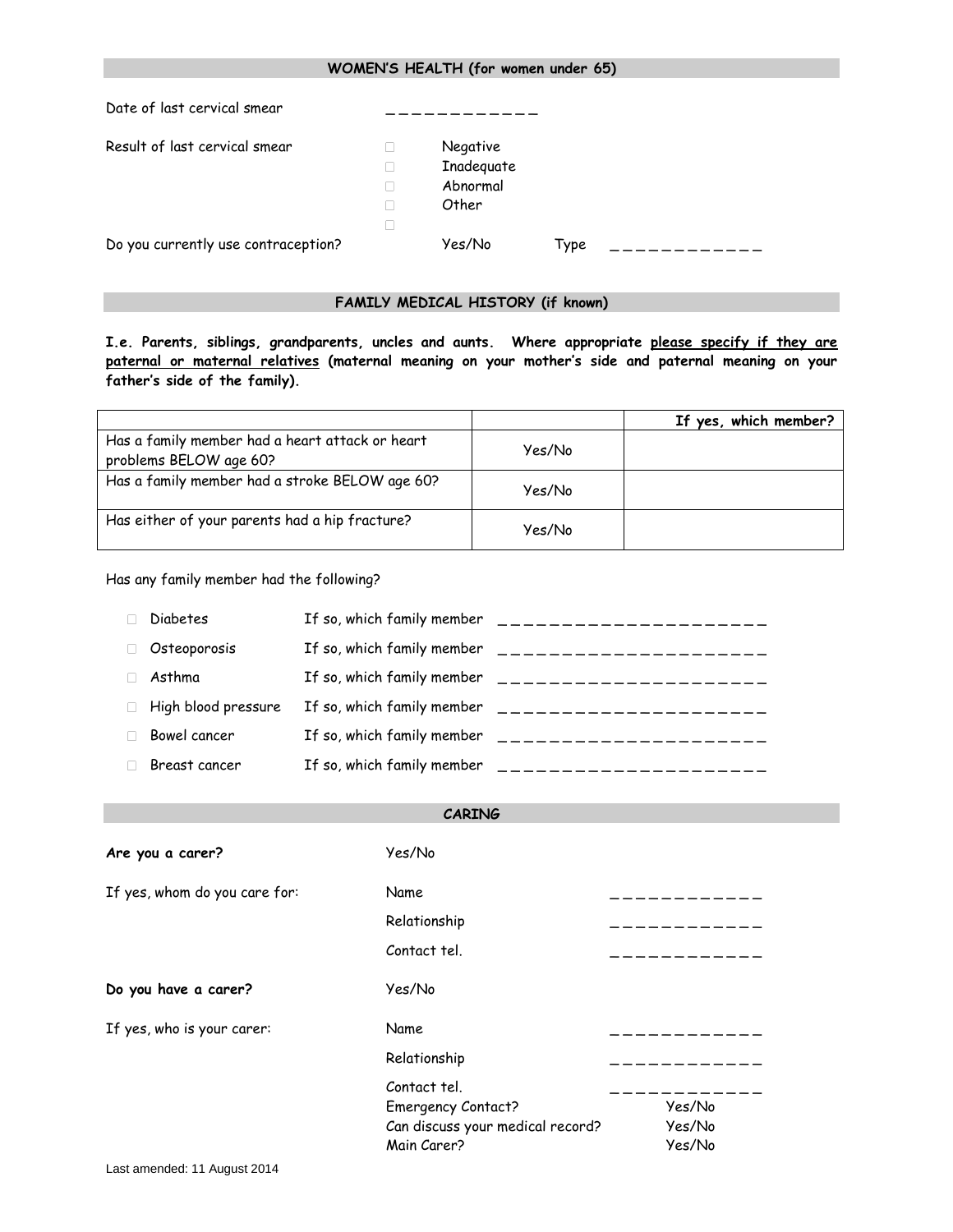#### **Tetanus**

| When did you have your last tetanus injection? |        |
|------------------------------------------------|--------|
| Allergies                                      |        |
| Do you have an allergy?                        | Yes/No |
| If yes, what are you allergic to?              |        |
| <b>Current Medication</b>                      |        |
|                                                |        |

Do you take any repeat medication? Yes/No

If yes, please list your repeat medicines or attach the right hand side of your prescription listing your medication

| Drug Name | Dose | Number per day | Reason for taking, if known |
|-----------|------|----------------|-----------------------------|
|           |      |                |                             |
|           |      |                |                             |
|           |      |                |                             |
|           |      |                |                             |
|           |      |                |                             |
|           |      |                |                             |
|           |      |                |                             |
|           |      |                |                             |
|           |      |                |                             |

#### **YOUR INFORMATION – DATA PROTECTION ACT 1998**

We collect and hold personal information about you on our computer system and use this to assist in your personal healthcare. As you would expect, this information is kept securely and confidentially and only shared with other healthcare professionals as required in any medical treatment you may be undergoing or with other agencies with your specific, written consent. A leaflet explaining this more fully is available from reception.

### **For Office Use Only**

Photo evidence of identify checked Yes/No Passport/Driving licence Evidence of current address checked Yes/No Utility bill/bank statement/rental agreement Summary Care Record consent Yes/No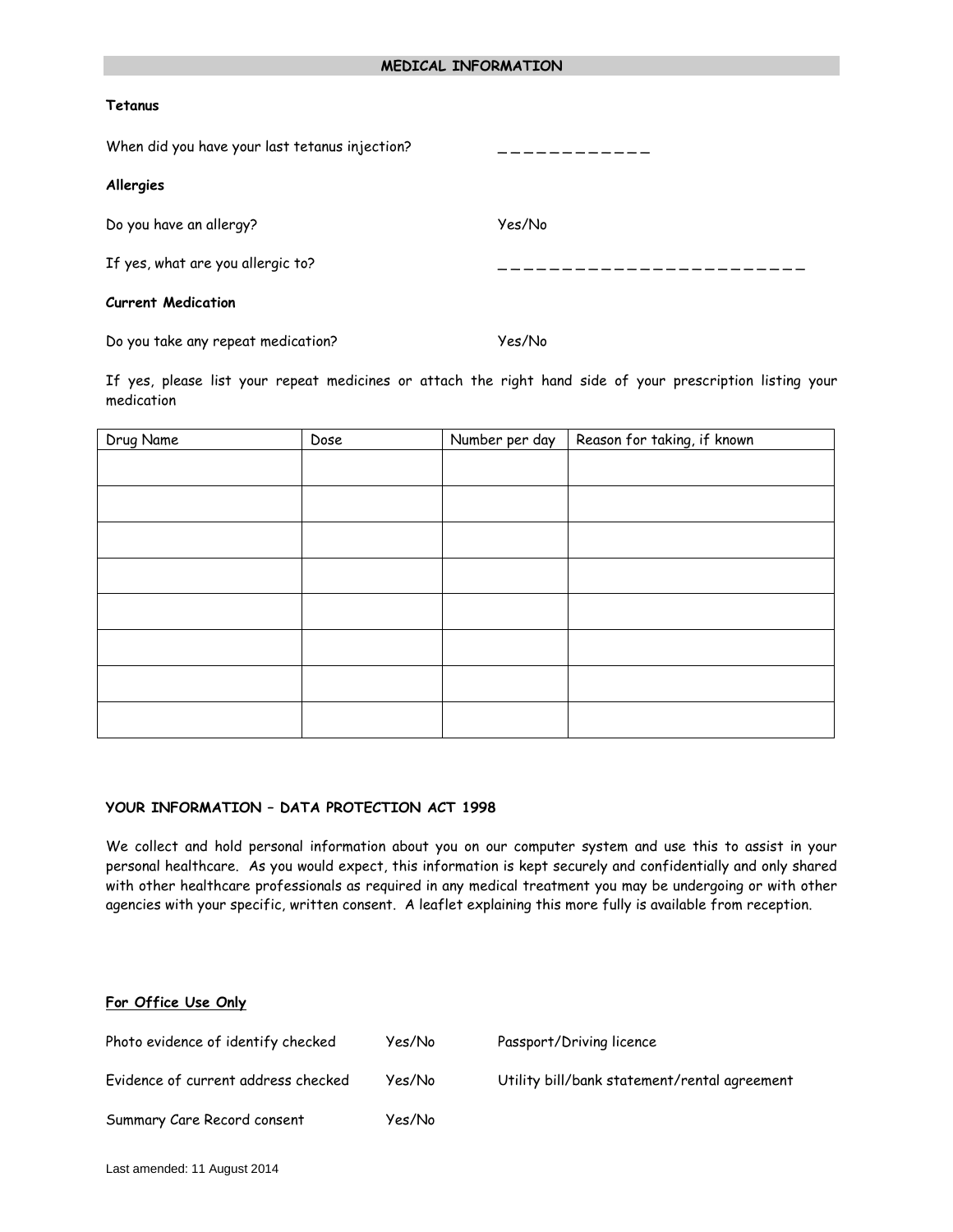### **Cheddar Medical Centre**

**Drs T. Elwyn Davies, Jillian C. Howard, Claire L. Laband, Cassie L Thomas, Laura Martin**

# **Health Visiting Team**

If you have children **under the age of 5** please complete the form below which we will pass to our Health Visiting Team.

# **About You**

| Mother's Name:           | Father's Name:            |
|--------------------------|---------------------------|
| Mother's Date of Birth:  | Father's Date of Birth:   |
| Address:                 | Previous Address:         |
| Home Telephone Number:   | Previous GP & GP Address: |
| Mobile Telephone Number: |                           |
| Name of GP (if known):   |                           |
| Mother's NHS Number:     | Father's NHS Number:      |

# **Details of all Children within the family:**

| Name | Date of Birth   NHS Number |
|------|----------------------------|
|      |                            |
|      |                            |
|      |                            |
|      |                            |